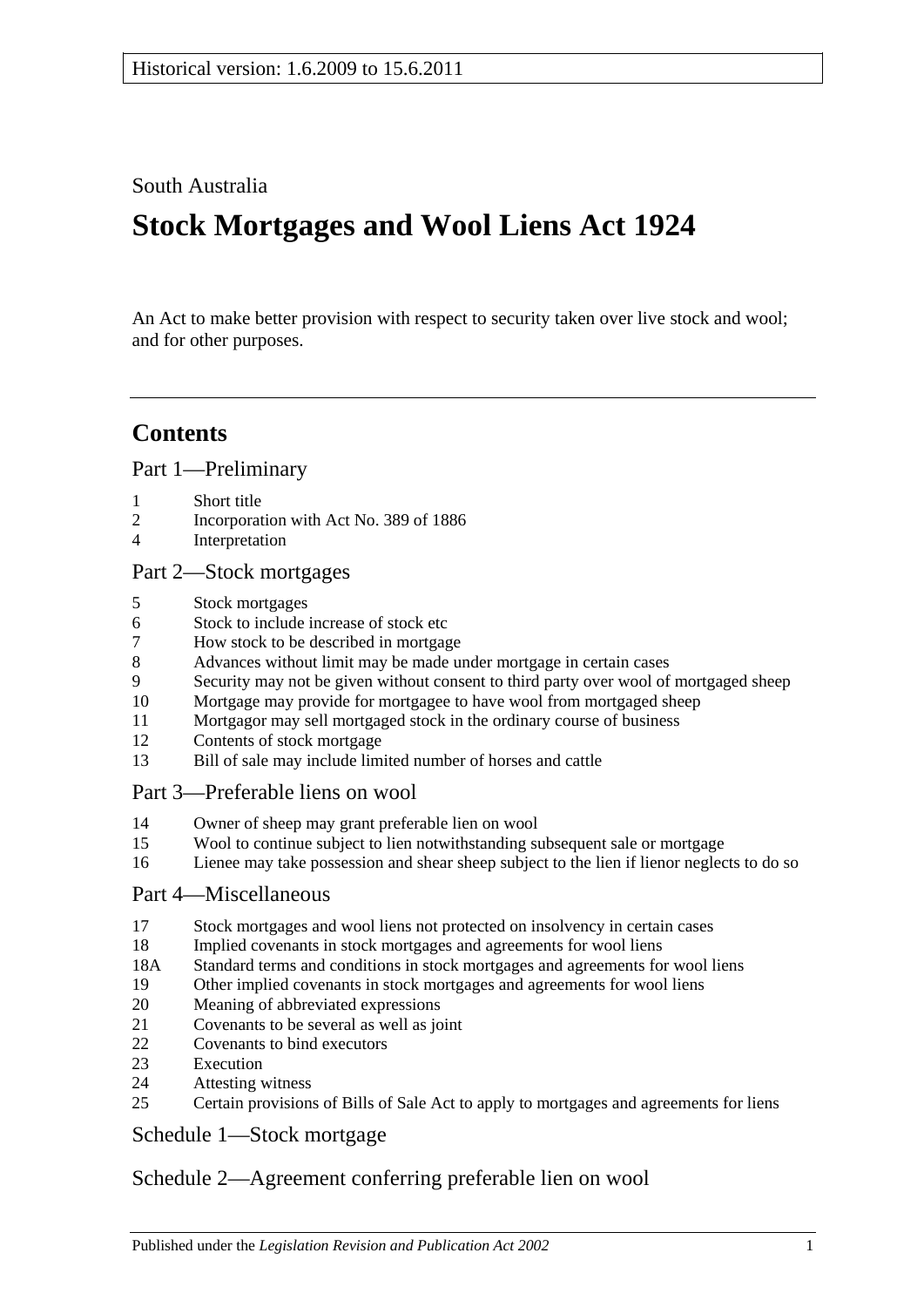[Schedule 3—Powers, covenants, and provisions to be implied in stock](#page-8-1)  [mortgages](#page-8-1)

[Schedule 4—Power to be implied in agreement for lien on wool](#page-11-0)

[Schedule 5—Meaning of abbreviated expressions](#page-11-1)

[Legislative history](#page-13-0)

#### <span id="page-1-0"></span>**The Parliament of South Australia enacts as follows:**

### **Part 1—Preliminary**

#### <span id="page-1-1"></span>**1—Short title**

This Act may be cited as the *Stock Mortgages and Wool Liens Act 1924*.

#### <span id="page-1-2"></span>**2—Incorporation with Act No. 389 of 1886**

This Act is incorporated with the *[Bills of Sale Act](http://www.legislation.sa.gov.au/index.aspx?action=legref&type=act&legtitle=Bills%20of%20Sale%20Act%201886) 1886* and that Act and this Act shall be read as one Act.

#### <span id="page-1-3"></span>**4—Interpretation**

In this Act—

*lienee* means the person entitled by virtue of a registered agreement to a preferable lien on wool, and includes his executors, administrators, and assigns;

*lienor* means the person giving by means of a registered agreement a preferable lien on wool, and includes his executors, administrators, and assigns;

*mortgagee* means the person to whom a stock mortgage is given, and includes his executors, administrators, and assigns;

*mortgagor* means the person giving a stock mortgage, and includes his executors, administrators, and assigns;

*stock* includes sheep, cattle, horses, pigs, goats, camels, mules, and donkeys.

### <span id="page-1-4"></span>**Part 2—Stock mortgages**

#### <span id="page-1-5"></span>**5—Stock mortgages**

Every mortgage of stock made *bona fide* and for valuable consideration in the form in [Schedule 1](#page-7-1) to this Act and duly registered in the general registry office at Adelaide within sixty days from the date thereof shall be valid in law to all intents and purposes, whether the money secured by the said mortgage is payable presently or not, and notwithstanding that the mortgaged stock are not delivered over to the mortgagee but remain and continue in every respect, as theretofore, in the possession, order, and disposition of the mortgagor, and though the mortgagor afterwards takes the benefit of any law for the time being in force in South Australia for the relief of insolvent debtors.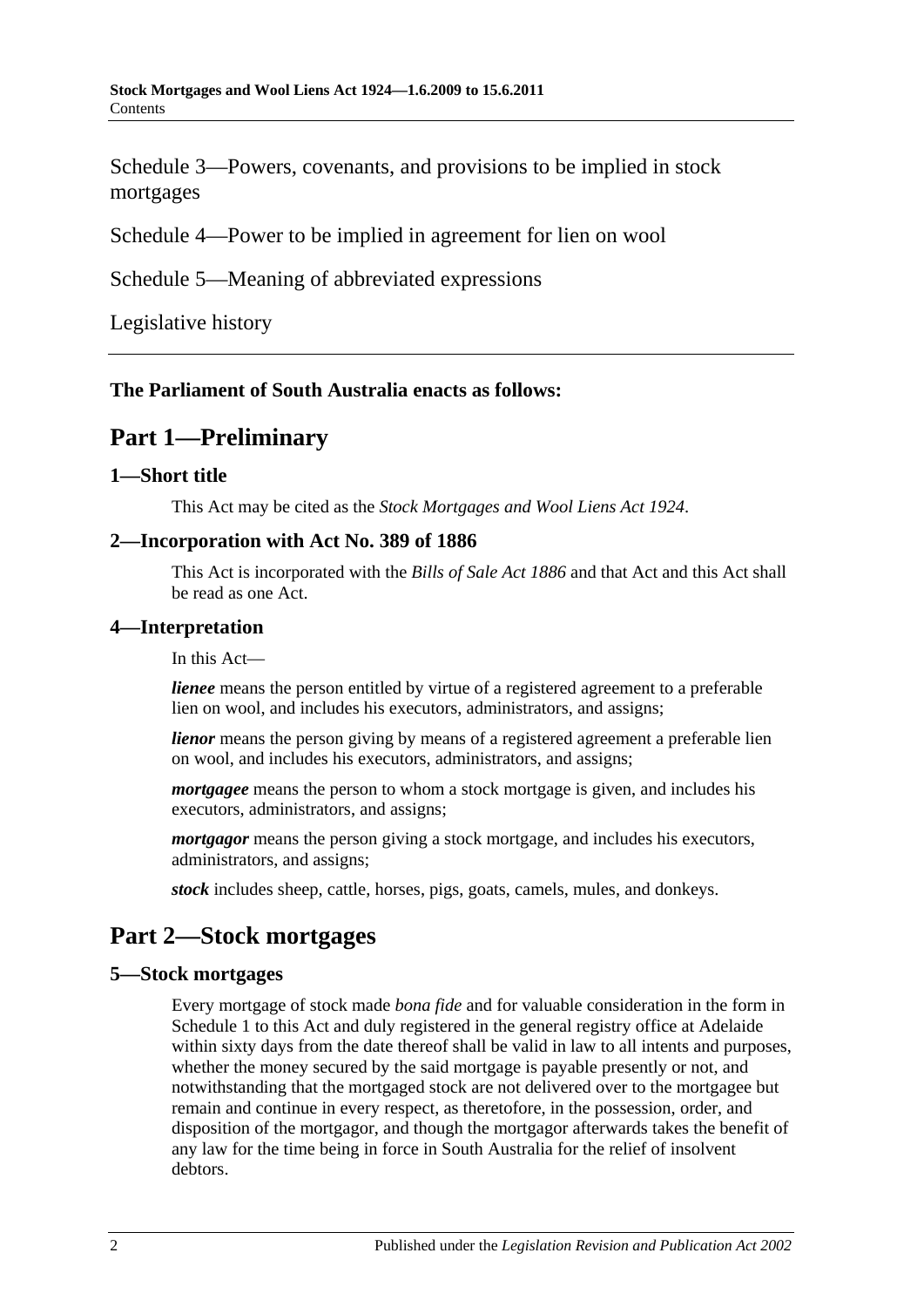#### <span id="page-2-0"></span>**6—Stock to include increase of stock etc**

- (1) A stock mortgage shall, unless the contrary is expressed therein, be deemed to include not only the stock comprised therein, but also the natural increase of such stock, and all stock of every kind (whether of the classes described in the mortgage or not) the property of the mortgagor branded, earmarked, or marked as specified in the mortgage, or which the mortgagor has covenanted or agreed by the mortgage to so brand, earmark, or mark, and which after the execution of the mortgage are depasturing or are on any lands or premises mentioned in the mortgage or in the Schedule thereto, or any lands or premises used and worked in conjunction with or as part of the first-mentioned lands or premises, or any other lands or premises acquired or used and worked by the mortgagor in addition to or in substitution for the first-mentioned land or premises, or any other lands or premises whatsoever, whether owned or occupied or used by the mortgagor or not.
- (2) The mortgagee shall have the same legal property and right in all stock which by force of this section are deemed to be included in the mortgage as he has in the stock actually described in the mortgage or in the Schedule thereto.

#### <span id="page-2-1"></span>**7—How stock to be described in mortgage**

The stock comprised in a stock mortgage shall be described or referred to therein or in the Schedule thereto by some brand or brands, earmark or earmarks, or other mark or marks upon them, or shall be so described or referred to by sex, age, name, colour, or other mode of description as to be reasonably capable of identification; and the land or premises on which such stock are or are intended to be depastured or kept shall be described or mentioned in such mortgage or the Schedule thereto.

#### <span id="page-2-2"></span>**8—Advances without limit may be made under mortgage in certain cases**

If a stock mortgage is taken as security for the loan of a specified sum and further advances and no maximum amount of the further advances to be secured by the mortgage is stated therein, advances may be made from time to time on the security thereof without limit as to amount and without regard being had to any repayments made by or sums credited to the mortgagor.

#### <span id="page-2-3"></span>**9—Security may not be given without consent to third party over wool of mortgaged sheep**

The mortgagor under any stock mortgage comprising sheep shall not, except with the consent in writing of the mortgagee, and then only so far as is authorised by such consent, give to any third person any security on the next ensuing clip of the wool of such sheep. Any such security given without such consent shall be void to all intents and purposes.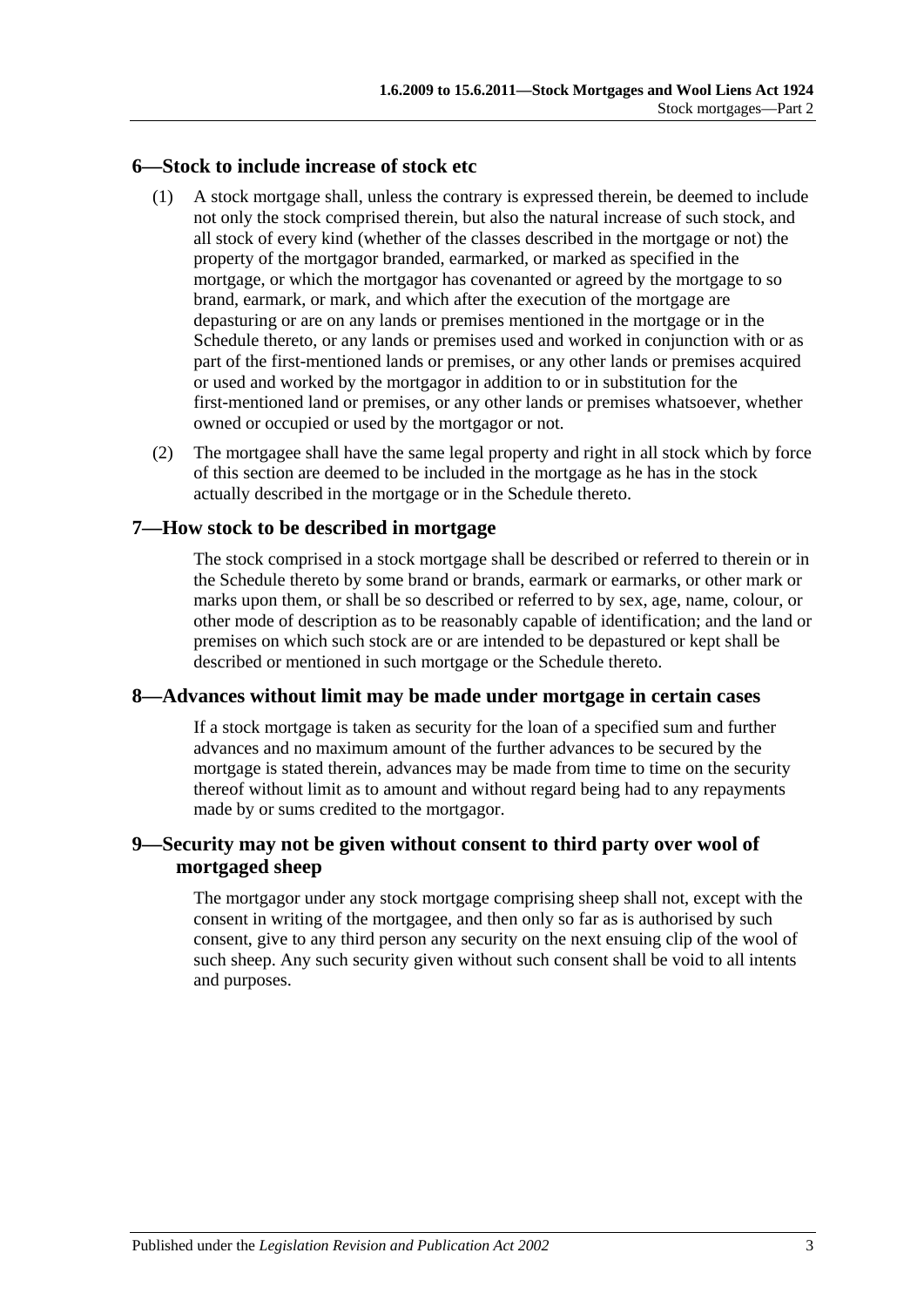#### <span id="page-3-0"></span>**10—Mortgage may provide for mortgagee to have wool from mortgaged sheep**

- (1) If under any stock mortgage the mortgagee is from time to time entitled to require the mortgagor to execute and give to the mortgagee a lien or other instrument by way of security over the wool growing, or to grow, upon the sheep for the time being subject to such mortgage, or be entitled to require the mortgagor to deliver to the mortgagee the wool shorn from such sheep in each year during the continuance of such mortgage, then and in such case the mortgagee shall, during the subsistence of the registration of such mortgage, be deemed, notwithstanding the provisions of [sections](#page-4-1) 14 and [15](#page-4-2) of this Act, to possess a preferable lien over each clip in the same degree and manner as if an agreement in respect of the wool had been actually executed by the mortgagor and registered under this Act, and such lien shall have the consequences mentioned in [sections](#page-4-1) 14, [15,](#page-4-2) and [16](#page-4-3) hereof.
- (2) In every stock mortgage comprising sheep there shall be implied (unless such implication is expressly negatived) a covenant by the mortgagor to deliver to the mortgagee the wool shorn from such sheep in each year during the continuance of the mortgage.

#### <span id="page-3-1"></span>**11—Mortgagor may sell mortgaged stock in the ordinary course of business**

Any mortgagor under a stock mortgage who in the ordinary course of his business buys and sells stock may, subject to anything contained in the mortgage, from time to time, as he thinks fit, sell in the ordinary course of his business any of the stock comprised in the mortgage or for the time being subject thereto, but shall in every such case either apply the proceeds of the sale to the purchase of further stock in substitution for the stock so sold or pay the same to the mortgagee to be credited to the mortgagor's account secured by the mortgage.

#### <span id="page-3-2"></span>**12—Contents of stock mortgage**

A stock mortgage shall not be registered unless it contains or states—

- (a) the names of the mortgagor and the mortgagee, their residences or places of business, and descriptions: Provided that it shall be sufficient to state the names by which the mortgagor or mortgagee is usually known, and in the case of a corporation it shall be sufficient to state the corporate name with the place or one of the places where the business of the corporation is usually carried on; and
- (b) where the consideration is for an antecedent debt or contemporaneous advance, the amount of such debt or advance; and
- (c) a description sufficient to satisfy the requirements of this Act of the stock comprised therein; and
- (d) where the stock comprised therein is depastured or is intended to be depastured.

#### <span id="page-3-3"></span>**13—Bill of sale may include limited number of horses and cattle**

Notwithstanding anything in this Act, there may be included with other personal chattels in any bill of sale granted after the commencement of this Act not more than ten horses and not more than ten head of cattle.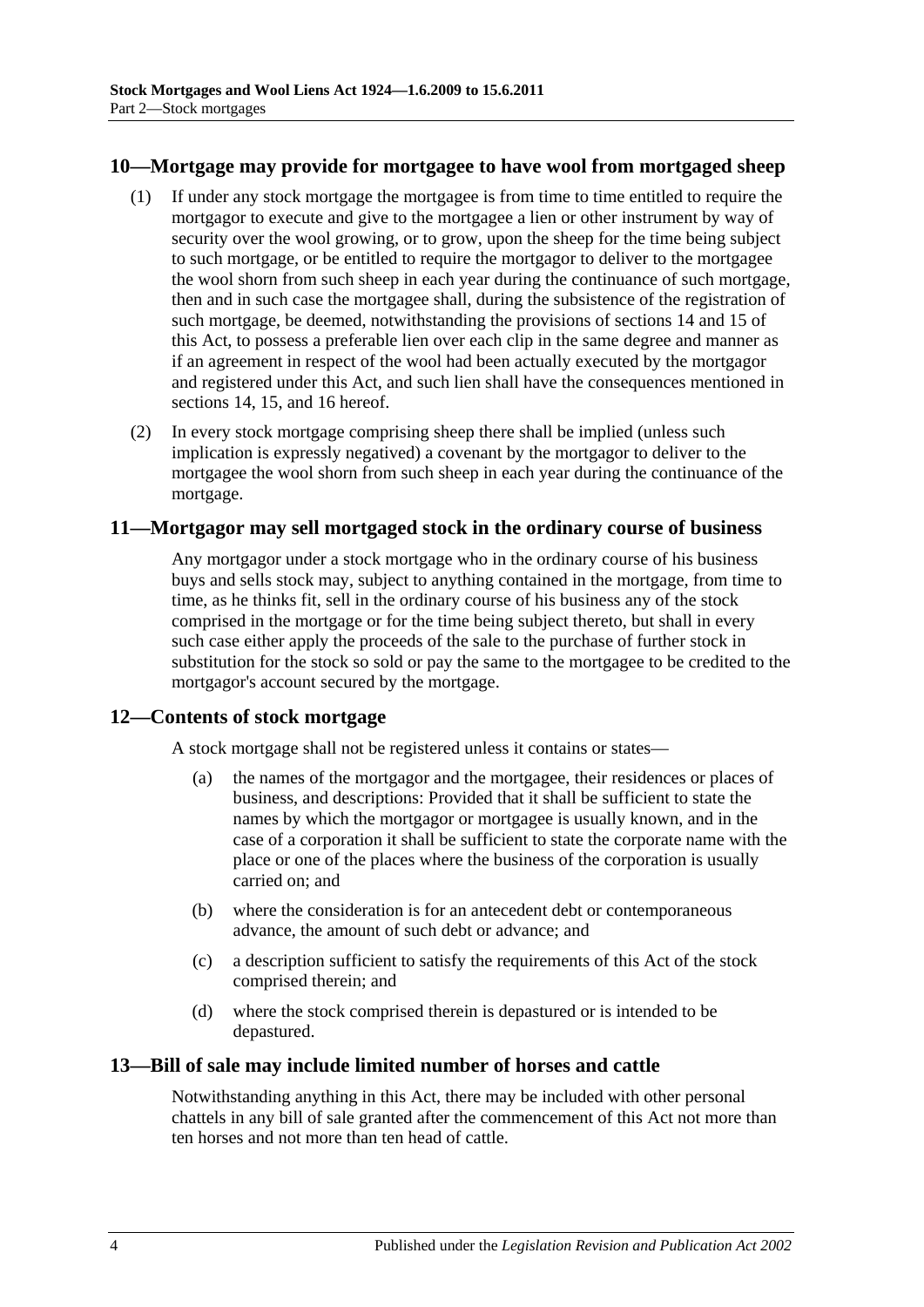# <span id="page-4-0"></span>**Part 3—Preferable liens on wool**

#### <span id="page-4-1"></span>**14—Owner of sheep may grant preferable lien on wool**

- (1) Any owner of sheep may, by agreement made in the form in [Schedule 2](#page-8-0) to this Act and duly registered in the general registry office at Adelaide within sixty days from the date thereof, grant to any person a security (hereinafter called a *preferable lien*) over the wool of the next ensuing clip to be shorn from the sheep of such owner described or referred to in such agreement and then depasturing upon the lands mentioned therein.
- (2) Such preferable lien shall entitle the lienee to the wool of such sheep, not only while growing, but afterwards when shorn from the sheep, and wherever such wool may be.

#### <span id="page-4-2"></span>**15—Wool to continue subject to lien notwithstanding subsequent sale or mortgage**

A subsisting registered preferable lien shall not be in any way extinguished, suspended, impaired, or otherwise prejudicially affected by any subsequent sale. bailment, mortgage, or other disposition or encumbrance whatsoever of or affecting the sheep referred to in the registered agreement conferring such preferable lien, nor by the subsequent insolvency of the lienor, but shall be as valid and effectual to all intents and purposes whatsoever against any subsequent purchaser, bailee, mortgagee, encumbrancee, or other claimant, or possessor of such sheep, or against the assignee or trustee in insolvency of the lienor, as it is against the lienor.

#### <span id="page-4-3"></span>**16—Lienee may take possession and shear sheep subject to the lien if lienor neglects to do so**

If the lienor or any subsequent purchaser, bailee, mortgagee, or encumbrancee of the sheep whose wool is subject to the lien, or any assignee or trustee in insolvency of the lienor, or any other subsequent claimant or possessor of such sheep neglects or refuses to shear and deliver the wool of any such sheep in pursuance of the provisions in that behalf contained in the registered agreement conferring the lien, it shall be lawful for the lienee to take possession of all or any of such sheep for the purpose of shearing the same, and all expenses attending such shearing and the conveyance of the wool to the place mentioned in that behalf in the said registered agreement shall be added to and be deemed to be part of the amount secured by the lien.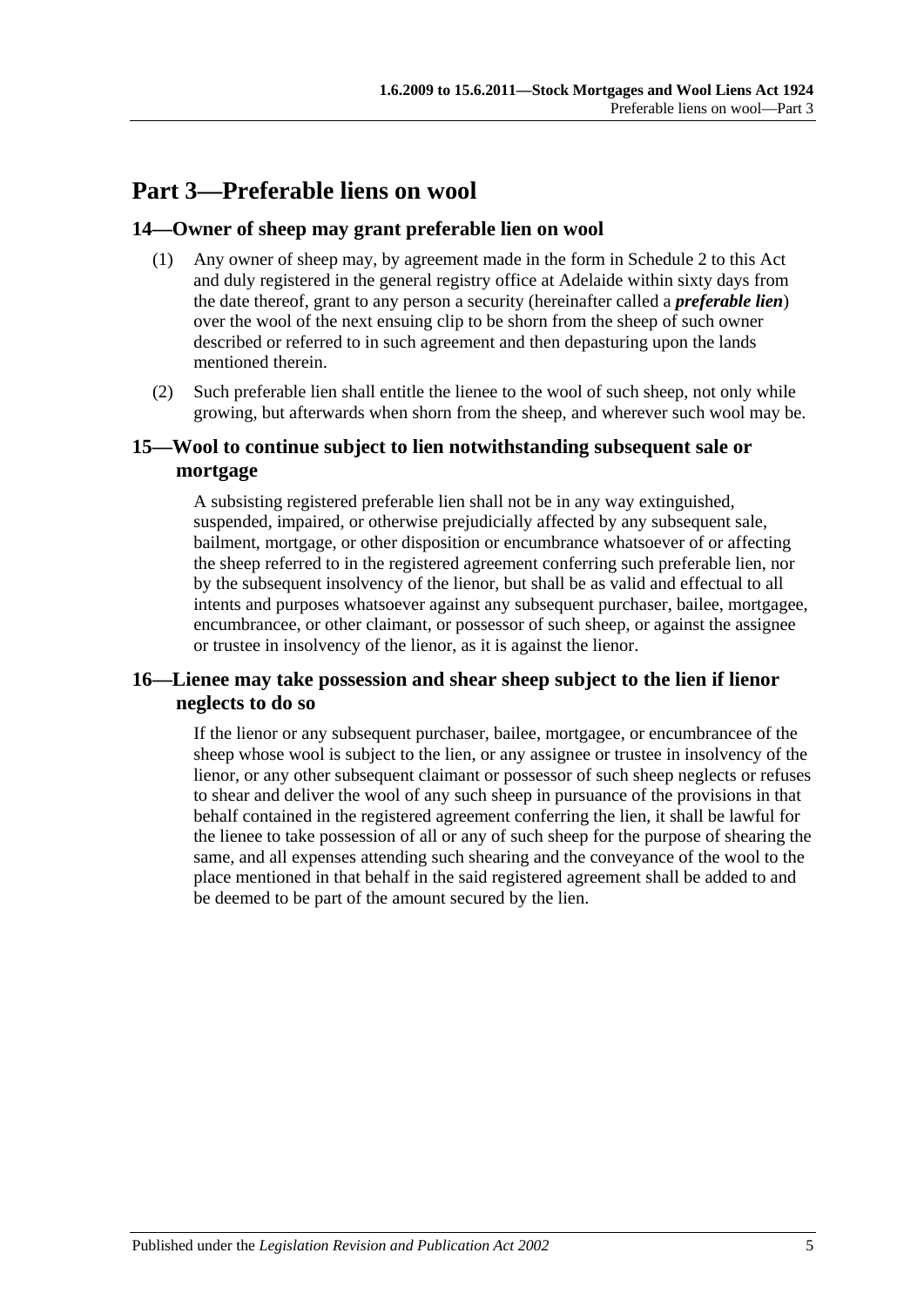## <span id="page-5-0"></span>**Part 4—Miscellaneous**

#### <span id="page-5-1"></span>**17—Stock mortgages and wool liens not protected on insolvency in certain cases**

Notwithstanding anything in this Act a stock mortgage or an agreement conferring a preferable lien on wool shall not protect the stock or wool subject to such mortgage or agreement upon the insolvency of the mortgagor or lienor as against the assignee or trustee in insolvency of the mortgagor or lienor unless the mortgage or agreement (as the case may be) was duly registered, as prescribed by this Act, at least ninety days before the date of the filing of the insolvency petition, except in so far as the same may be a security for an advance made at the time of the execution of the mortgage or agreement and any further advances subsequently made pursuant to the terms of the mortgage or agreement.

#### <span id="page-5-2"></span>**18—Implied covenants in stock mortgages and agreements for wool liens**

The provisions of section 11 of the *[Bills of Sale Act](http://www.legislation.sa.gov.au/index.aspx?action=legref&type=act&legtitle=Bills%20of%20Sale%20Act%201886) 1886* (except paragraph (5) thereof) shall apply to and in respect of stock mortgages and agreements conferring a preferable lien on wool and to the stock and wool respectively subject thereto as if the words "stock mortgage or agreement conferring a preferable lien on wool" appeared in the said section instead of the words "bill of sale" wherever those words appear therein, and as if the words "stock or wool" appeared in the said section instead of the words "personal chattels" wherever those words appear therein.

#### <span id="page-5-3"></span>**18A—Standard terms and conditions in stock mortgages and agreements for wool liens**

Section 11A of the *[Bills of Sale Act](http://www.legislation.sa.gov.au/index.aspx?action=legref&type=act&legtitle=Bills%20of%20Sale%20Act%201886) 1886* applies in relation to stock mortgages and agreements conferring a preferable lien on wool as if—

- (a) a reference to a bill of sale were a reference to a stock mortgage or an agreement conferring a preferable lien on wool; and
- (b) the reference in subsection (3) of that section to the grantee of a bill of sale were a reference to the mortgagee under a stock mortgage or the lienee under an agreement conferring a preferable lien on wool; and
- (c) a reference in that subsection to the grantor of a bill of sale were a reference to the mortgagor under a stock mortgage or the lienor under an agreement conferring a preferable lien on wool.

#### <span id="page-5-4"></span>**19—Other implied covenants in stock mortgages and agreements for wool liens**

- (1) There shall be implied in every stock mortgage the powers, covenants, and provisions set out in [Schedule 3.](#page-8-1)
- (2) There shall be implied in every agreement conferring a preferable lien on wool the power set out in [Schedule 4.](#page-11-0)
- (3) Such implied powers, covenants, and provisions shall, subject to [subsection](#page-6-5) (4) hereof, have the same effect as if the same were respectively set out at length in every stock mortgage and agreement conferring a preferable lien on wool.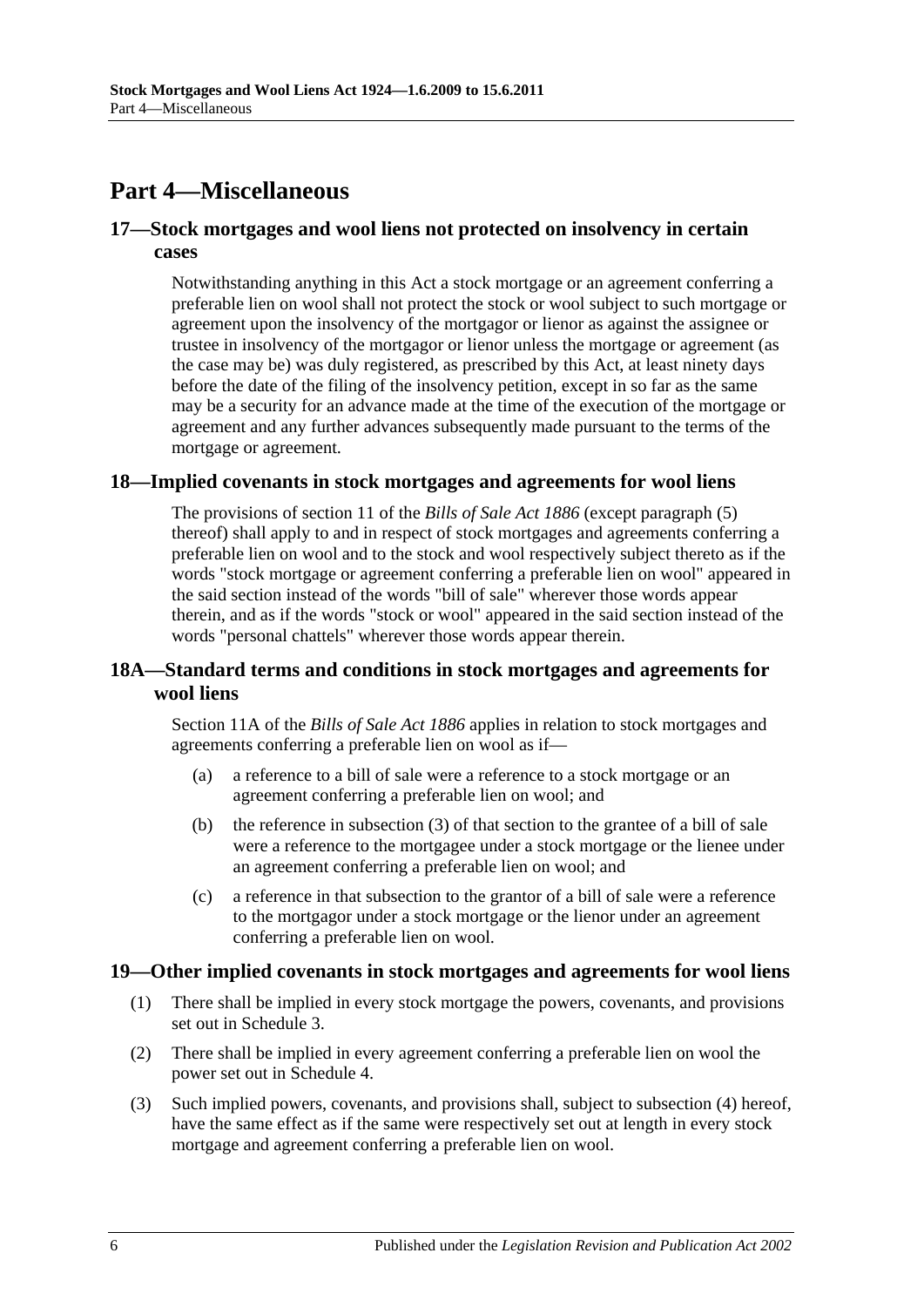<span id="page-6-5"></span>(4) Every power, covenant, and provision by this Act implied in a stock mortgage or an agreement conferring a preferable lien on wool may be negatived or modified by express words in the mortgage or agreement.

#### <span id="page-6-0"></span>**20—Meaning of abbreviated expressions**

Such of the expressions defined in [Schedule 5](#page-11-1) hereto as are used in any stock mortgage or agreement conferring a preferable lien on wool, or in any of the covenants, provisos, agreements, or powers implied therein by this Act shall, unless the contrary is expressed in such mortgage or agreement, or unless manifestly inconsistent with the context, have the meanings given to the same in the said [Schedule 5,](#page-11-1) and such meanings shall be implied in such mortgage or agreement as fully and effectually as if the same were set out therein.

#### <span id="page-6-1"></span>**21—Covenants to be several as well as joint**

Where there are two or more mortgagors or lienors or two or more mortgagees or lienees under any stock mortgage or agreement conferring a preferable lien on wool, then any covenants, conditions, provisos, agreements, and powers expressed in such mortgage or agreement, or implied therein by this Act, and imposing an obligation on such persons, or enuring for their benefit, shall, except in so far as a contrary intention appears, be deemed to impose such obligation, or confer such benefit, as the case may be, severally as well as jointly.

#### <span id="page-6-2"></span>**22—Covenants to bind executors**

Except in so far as a contrary intention appears, all covenants, conditions, provisos, agreements, and powers expressed in any stock mortgage or agreement conferring a preferable lien on wool, or implied therein by this Act, shall bind the executors, administrators, and assigns of the person or the successors and assigns of a company or corporation upon whom such covenants, conditions, provisos, agreements, and powers impose an obligation, and shall operate for the benefit of the executors, administrators, and assigns of the person or the successors and assigns of the company or corporation for whose benefit the same enure.

#### <span id="page-6-3"></span>**23—Execution**

Every stock mortgage and agreement conferring a preferable lien on wool shall be executed in duplicate and when registered shall have the effect of and be deemed to be a deed duly executed by the parties who have signed the same.

#### <span id="page-6-4"></span>**24—Attesting witness**

- (1) The execution of a stock mortgage or agreement conferring a preferable lien on wool, or any transfer or discharge thereof—
	- (a) shall be attested by at least one credible witness, not being a party thereto.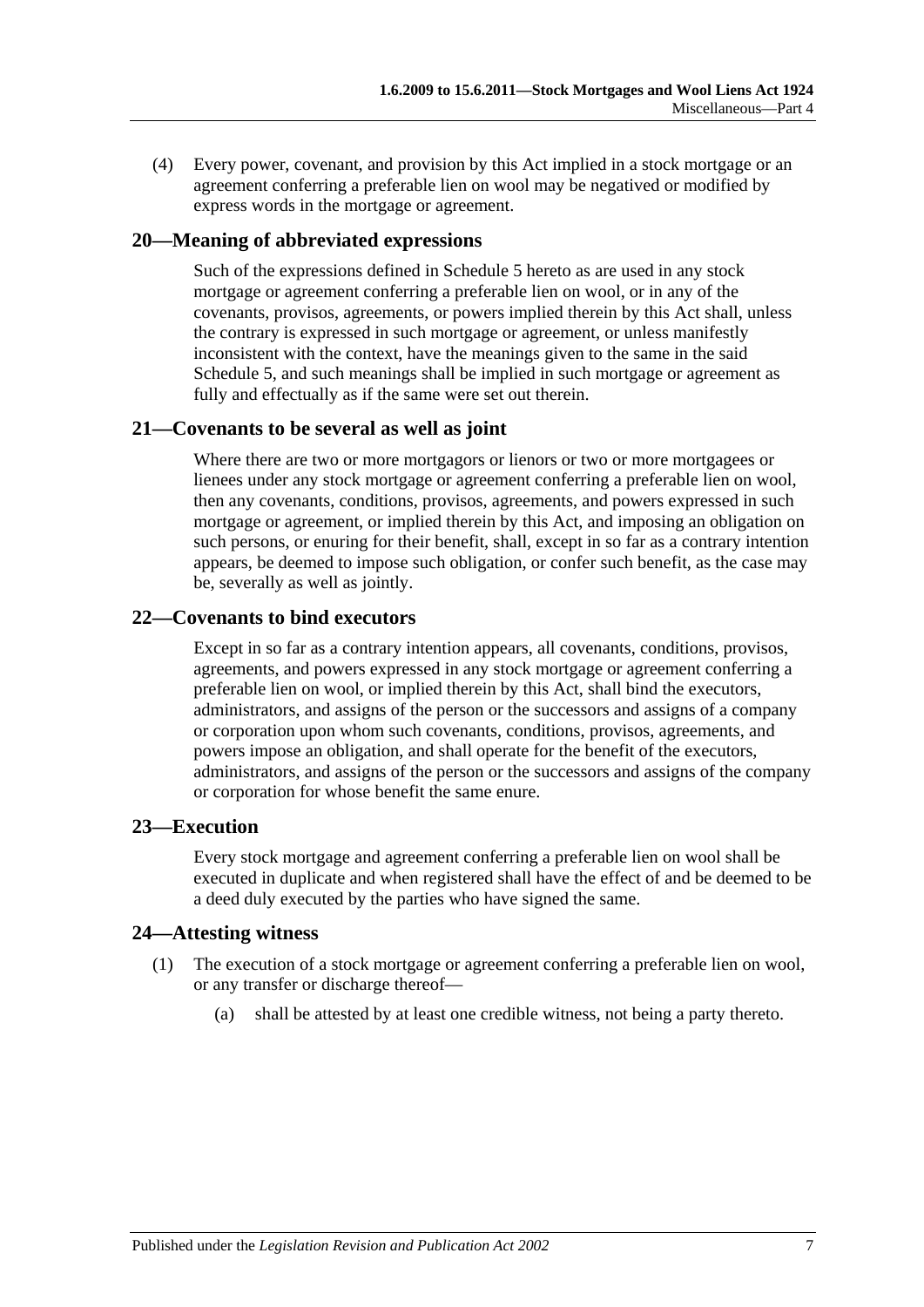#### <span id="page-7-0"></span>**25—Certain provisions of Bills of Sale Act to apply to mortgages and agreements for liens**

The provisions of Parts 3, 4, and 6 of the *[Bills of Sale Act](http://www.legislation.sa.gov.au/index.aspx?action=legref&type=act&legtitle=Bills%20of%20Sale%20Act%201886) 1886* and of Schedules 3, 4 and 5 to the said Act shall apply, *mutatis mutandis*, to stock mortgages and agreements conferring a preferable lien on wool under this Act as if the same were bills of sale and the stock and wool subject thereto were personal chattels: Provided that the registrar shall keep a separate alphabetical index with respect to registered stock mortgages, and a separate alphabetical index with respect to registered agreements conferring a preferable lien on wool.

# <span id="page-7-1"></span>**Schedule 1—Stock mortgage**

I [*state the full or usual Christian names of the mortgagor, his proper surname, residence or place of business, and occupation*], in consideration of [*here state amount of antecedent debt or contemporaneous advance (if any)*] lent to me by [*here state the full or usual Christian names of the mortgagee, his proper surname, residence or place of business and occupation*] (the receipt whereof I do hereby acknowledge) and further advances, do hereby transfer and assign unto [*the mortgagee*] all and singular the stock described in the Schedule hereto which are (*or* are intended to be) depastured or kept at [*describe the land or premises*], and all my right, title, claim, and demand to the same, to have, hold, take, and receive the said stock unto [*the mortgagee*], subject to the provisos, terms, covenants, conditions, and agreements herein expressed or implied: Provided that if I shall pay to the said [*mortgagee*] the sum of \$ on the day of 20 (*or on demand or at such other time as provided for by the stock mortgage*), and interest thereon, or on so much as may be due in respect thereof, at the rate of \$ per centum per annum, payable in payments on during this security, and also all other moneys for the time being due and owing on the security hereof, then these presents shall become void.

#### [*Herein insert any other necessary covenant*]

And it is agreed that, upon payment of the moneys hereby secured, the said [*mortgagee*] will, at my cost and my request, execute a discharge to me of this security, and that it shall be lawful for me to retain possession of the said stock until default shall be made in the expressed or implied terms, covenants, conditions, and agreements of this security. In witness thereof I have hereunto subscribed my name the day of  $, 20$ 

Signed by the said [*mortgagor*] in the presence of

#### **Schedule**

Stock comprised in this stock mortgage

[*Here give a description of the stock assigned, describing them severally by brand or earmark or by sex, age, name, colour, or other mode of description, so as to be reasonably capable of identification.*]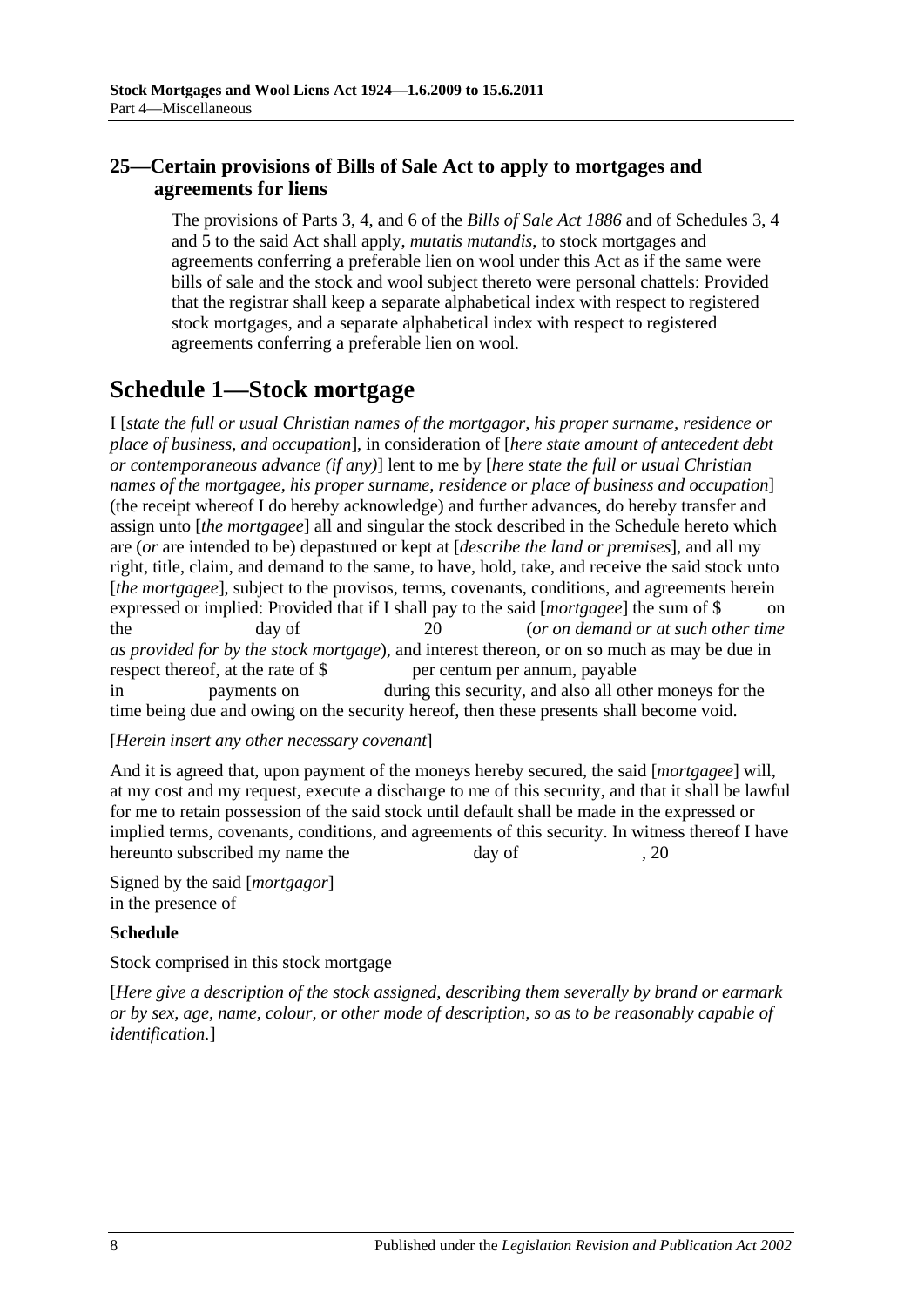# <span id="page-8-0"></span>**Schedule 2—Agreement conferring preferable lien on wool**

I [*state the full or usual Christian names of the lienor, his proper surname, residence or place of business, and occupation*], in consideration of the sum of *bona fide* value, which I acknowledge to have received in cash or negotiable securities or chattels from of (hereinafter referred to as the *lienee*), and of further

advances (if any) hereafter made by the lienee, I do hereby give to the lienee a preferable lien (to the extent of the said sum and further advances (if any) and the interest, discount, commission, and charges payable in respect thereof or of the wool hereinafter mentioned) on the wool of the ensuing clip to be shorn from my flock of sheep consisting in number

of or thereabouts comprising and now depasturing

at in the State of South Australia under the superintendence

of together with the wool of the ensuing clip of all or any additions to such flocks that may be made by purchase, natural increase or otherwise.

IT IS AGREED that the lienee shall be entitled to interest at per centum per annum from the time of each advance on the amount from time to time owing hereunder with half-yearly rests, and that the lienee shall not be obliged nor compellable to receive payment of the moneys hereby secured until the said wool shall have been sold by him, and the proceeds thereof received and placed to my credit by the lienee. AND IT IS FURTHER AGREED that the said sheep and increase and additions (if any) shall be shorn by me or at my expense, and that the wool thereof shall be delivered by me at in the said State to the order of the lienee on or before the day of 20 , and that the lienee may sell all the said wool and apply the proceeds of such sale in payment of the charges and expenses thereof, and of all moneys due or owing by me to the lienee on this security. AND IT IS FURTHER AGREED that the wool may be insured by the lienee from sheep's back until arrival at aforesaid at my expense. I hereby declare that the said sheep and wool are in all respects unencumbered, and that I have power to give this security.

Dated this day of two thousand and

Witness—

Lienor

Address

Description

## <span id="page-8-1"></span>**Schedule 3—Powers, covenants, and provisions to be implied in stock mortgages**

1 That, during the continuance of this security, the mortgagee, his agents or servants, may from time to time, at reasonable times for that purpose, enter into and upon the said lands or premises, or any other lands or premises whereon the stock for the time being subject to this security are depasturing, for the purpose of viewing the state and condition of the same; and that the mortgagor will, upon receiving seven days' previous notice in writing delivered to him personally or addressed to him through the ordinary course of post or otherwise at his last-known place of abode in South Australia, give and afford to the mortgagee, his agents or servants, all reasonable assistance to enable the mortgagee, his agents or servants, to view the same accordingly.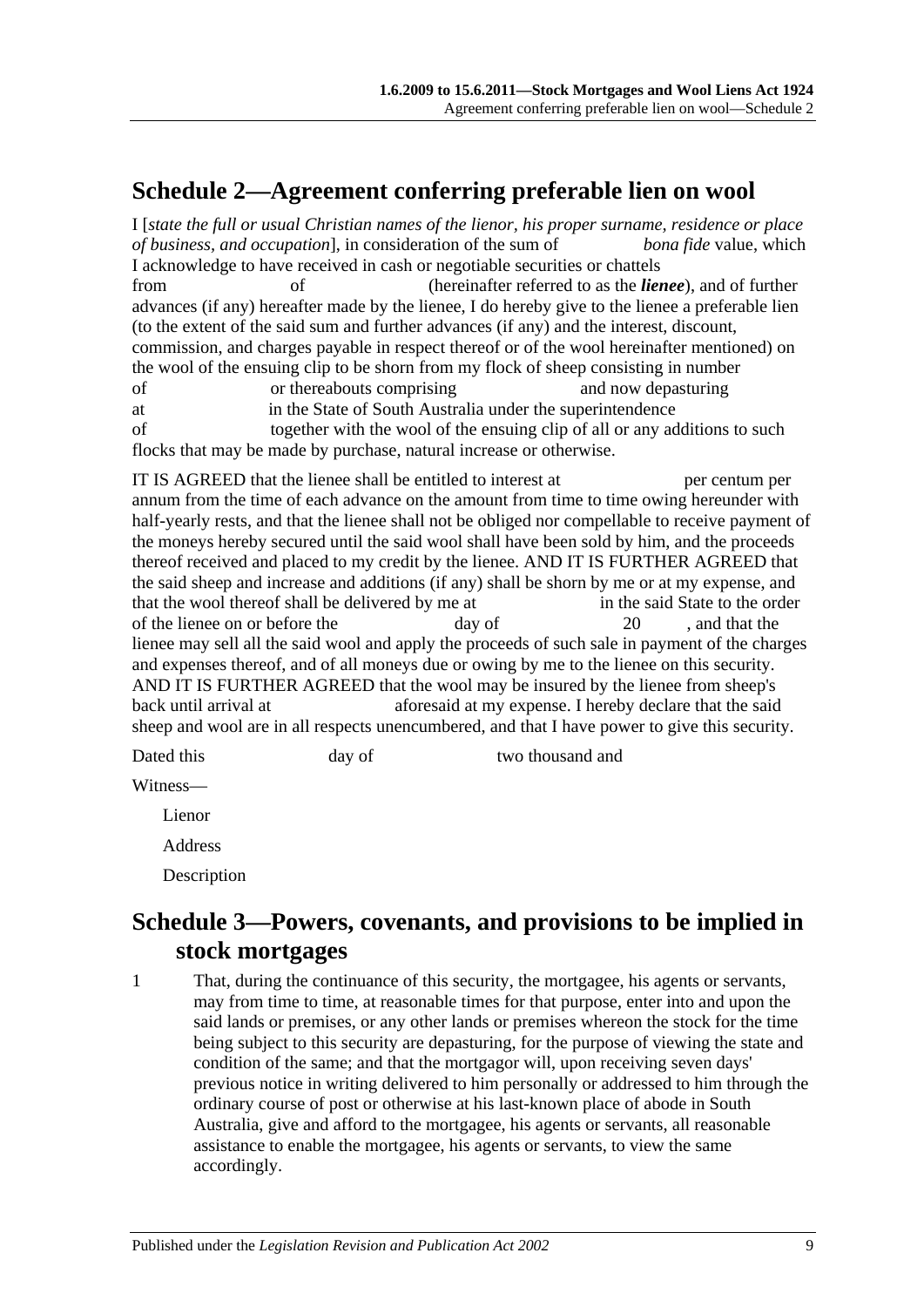2 That there are now depasturing upon the said lands and premises all the stock herein respectively mentioned as depasturing thereon. And that the mortgagor will not, during the continuance of this security, without first obtaining the mortgagee's consent in writing in each case, further encumber the stock for the time being subject to this security or change the general quality, character, or description of the same, or remove the same from the said lands or premises, or sell the same or any part thereof so as to reduce the value of the stock for the time being subject to this security to less than the market value of the stock originally covered by this security.

And that the mortgagor will, during the continuance of this security, at the usual and convenient season for so doing, well and properly brand, earmark, and mark, with the brand, earmark, and mark herein specified, all stock for the time being subject to this security, so that all such stock shall bear and continue to bear the brands, earmarks, and marks herein specified.

And will not without the leave in writing of the mortgagee brand, earmark, or mark, or permit to be branded, earmarked, or marked, any stock for the time being subject to this security with any brands, earmarks, or marks other than the brands, earmarks, and marks herein specified.

And will at all times during the continuance of this security take, use, and adopt all due and proper means for keeping and maintaining all stock now depasturing or that may during the continuance of this security be brought upon the said lands or premises or any part thereof, free from disease, and in clean and healthy condition: And will, during the continuance of this security, at the usual and convenient season for so doing, tail all lambs for the time subject to this security which are untailed: And will, at all times during the continuance of this security, pay and defray all expenses in and about the good and proper conduct and management of the said lands, stock, and premises, and employ and maintain on the said lands or premises efficient and proper assistance to assist in the said conduct and management: And will at least twice in every year, on demand by the mortgagee, render and deliver to him a return or account in writing setting forth the number, ages, and sexes of the stock for the time being subject to this security and the places where the same are depasturing or kept.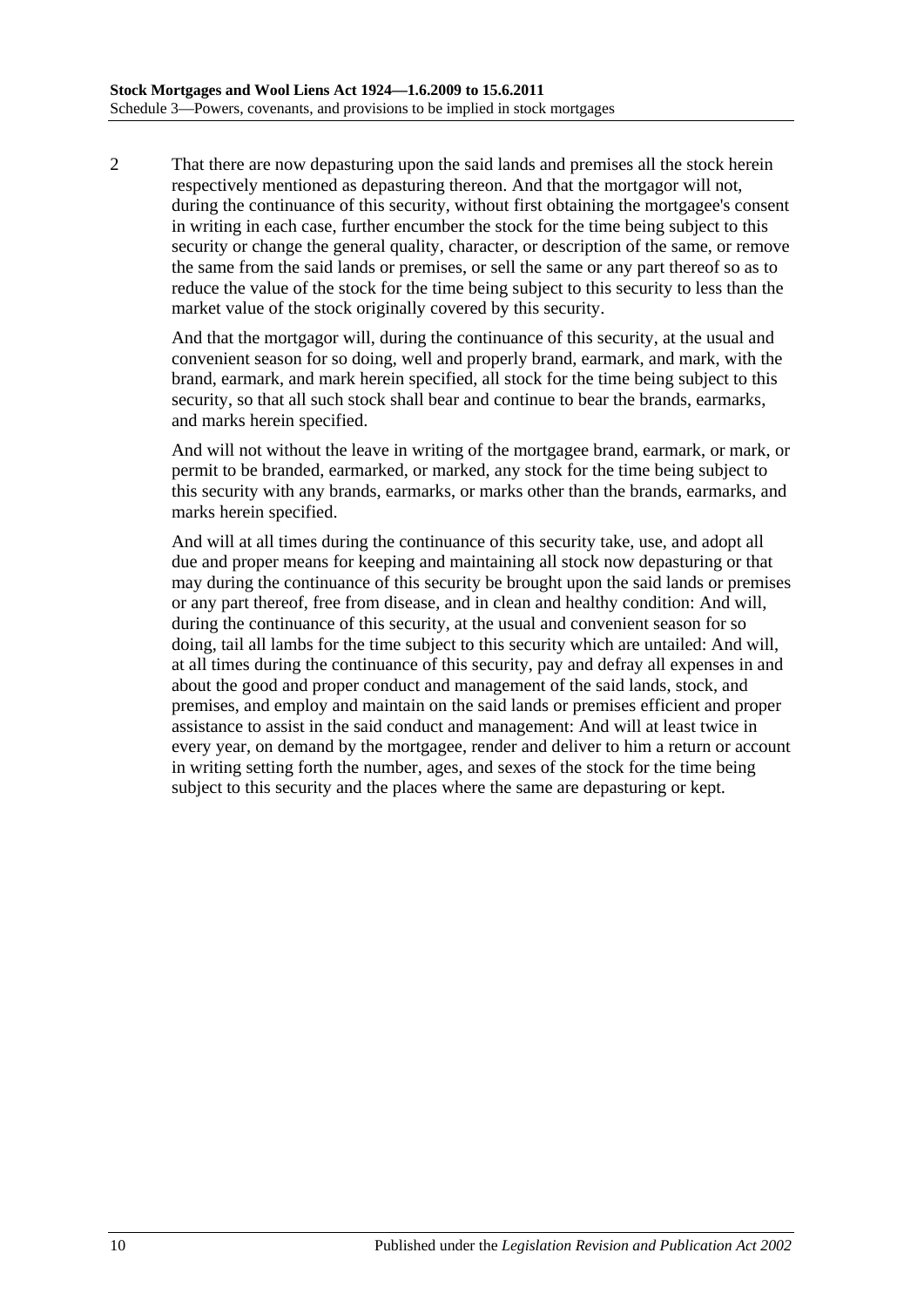3 That all stock belonging to the mortgagor, branded, earmarked, or marked as aforesaid, of which possession has been taken, under the power in that behalf herein contained, shall be subject to the same powers, provisions, declarations, and agreements as are herein expressed or implied of and concerning the stock and increase of stock herein expressed to be assigned, and may be dealt with in the same manner in all respects as if the stock of which possession is taken as aforesaid had formed part of the stock hereby assigned: And that the mortgagor will, at his own cost and charges, do and execute all such deeds, matters, and things as may be necessary, or as the mortgagee may think proper, for the further, better, and more perfectly assigning and assuring to the mortgagee the stock and increase of stock, and all and singular other the premises hereby assigned or intended so to be, or the stock for the time being on the said lands or premises, and any stock branded, earmarked, or marked as aforesaid, of which possession has been taken as aforesaid, so that the same may be held by the mortgagee upon and for the same end, intents, and purposes, and with, under, and subject to the same powers, provisos, agreements, and declarations, as are herein expressed or implied of and concerning the stock and premises herein expressed to be assigned: That in case the mortgagee exercises any power of entry or taking possession vested in him hereunder, then he, or any person or persons appointed by him for the purpose, may continue in possession of the said stock and of the lands or premises whereon the same are depasturing or kept until the sale thereof, and manage, conduct, and carry on the said lands and stock, and employ servants and assistants, and provide all necessary stores in that behalf in all respects as the mortgagor could do if such power had not been exercised; and the mortgagee for any such purpose shall be entitled without any interference by the mortgagor to use all branding, earmarking, marking and other implements and plant on or used in connection with the said lands or premises; and, further, that the costs, charges, and expenses of so doing, from the time of such entry and taking possession until the sale and delivery of the said stock and premises to any purchaser thereof, shall, together with interest thereon after the rate aforesaid, until payment, be a charge upon the stock for the time being subject to this security.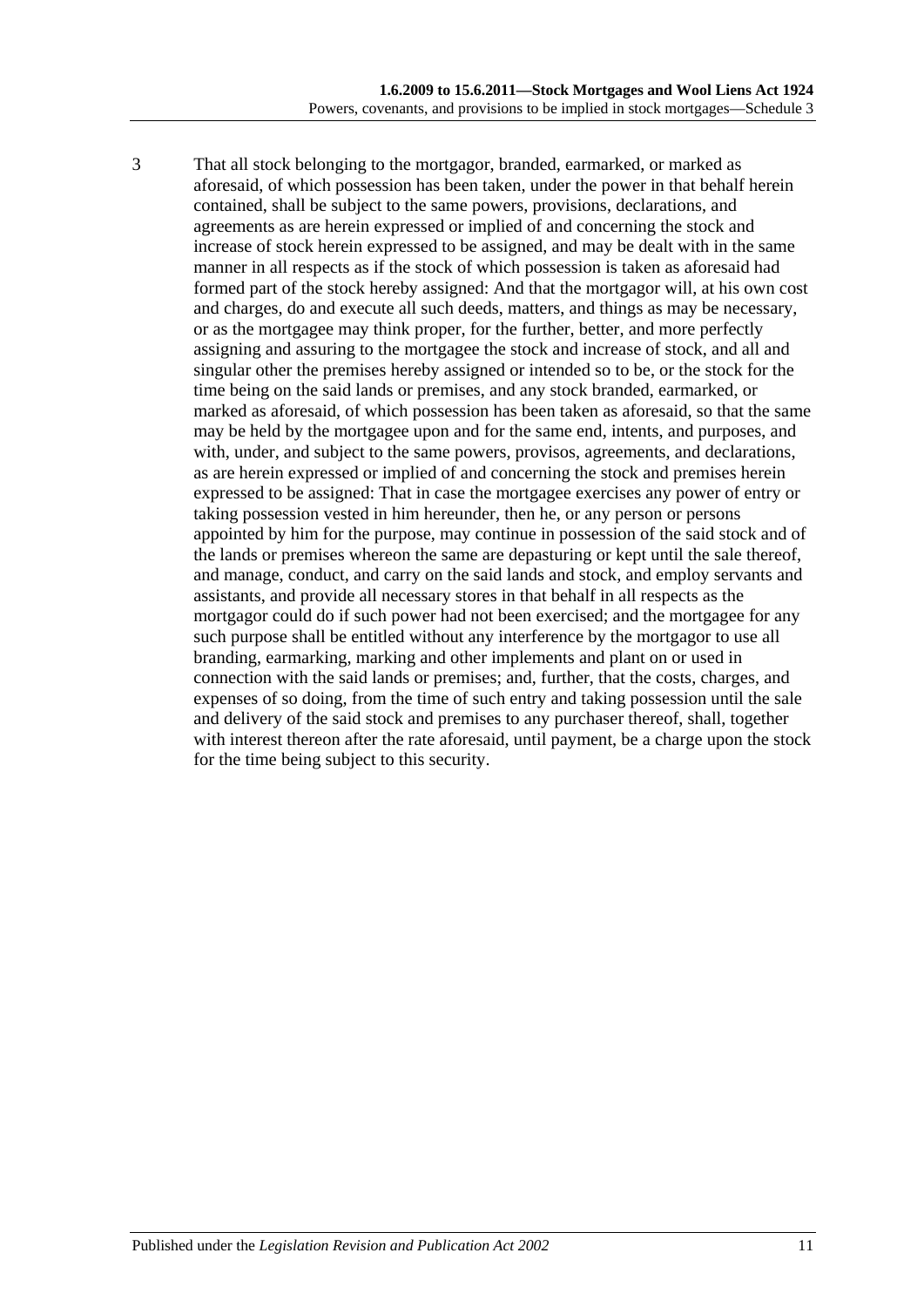# <span id="page-11-0"></span>**Schedule 4—Power to be implied in agreement for lien on wool**

If the lienor does not pay to the lienee the moneys hereby secured, with interest and commission thereon and other customary and proper charges as herein mentioned, at the time herein mentioned for payment of the same, the flock of sheep mentioned in this agreement and the increase thereof, and all other sheep which, if this agreement were a stock mortgage comprising sheep, would be included therein, shall be shorn either by the lienor or by the lienee, at the option of the lienee, but in either case at the expense of the lienor, at the usual and proper season for so doing; and the wool of such sheep shall with all convenient speed be properly sorted and packed in good bales, marked with the proper brand of such wool, and shall be delivered by the lienor to the lienee or his order at the place of delivery herein mentioned [*or, if no such place is mentioned in the agreement*, at such place as the lienee directs]; and the lienee may either sell the same in South Australia, in one or more lots, by public auction or private contract, or partly in the one way and partly in the other, and upon such terms and conditions as to credit and otherwise as he thinks fit, or may cause the same to be shipped or exported to any place or places out of South Australia, to be sold by his agents in the manner and on the terms aforesaid, without being responsible for any loss or deficiency occasioned either by the shipment of the said wool or by any sale or sales thereof, whether in South Australia or elsewhere, or by the act, neglect, or default of any agent, broker, or other person; and may from the proceeds pay himself the moneys hereby secured, and any rent payable to any landlord, and any moneys payable to any mortgagee or other person that he may be compelled to pay in order to protect his security over the said wool, and all costs, mercantile and other charges, and expenses incurred in and about the shearing of the said sheep, and the packing, carrying away, sale, and shipment of the said wool, or on any other account connected with the realisation thereof, and shall pay over the balance, if any, to the lienor.

# <span id="page-11-1"></span>**Schedule 5—Meaning of abbreviated expressions**

- 1 The words "upon demand" mean upon demand being made by notice in writing signed by the person entitled to make the demand, or any agent or clerk or servant of such person, served upon the person upon whom the demand is to be made, either personally or by posting the same in a duly registered letter addressed to him at his usual or last-known place of abode in South Australia.
- 2 The words "further advances" mean such further sum or sums of money as may be advanced or paid by the mortgagee or lienee to the mortgagor or lienor after the execution of this instrument, and include also such sums as may become owing by the mortgagor or lienor to the mortgagee or lienee during the continuance of this security for goods supplied, for bills and notes discounted and paid, and for other loans, credits, and advances that may during the continuance of this security be made by the mortgagee or lienee to or for the accommodation or at the request of the mortgagor or lienor.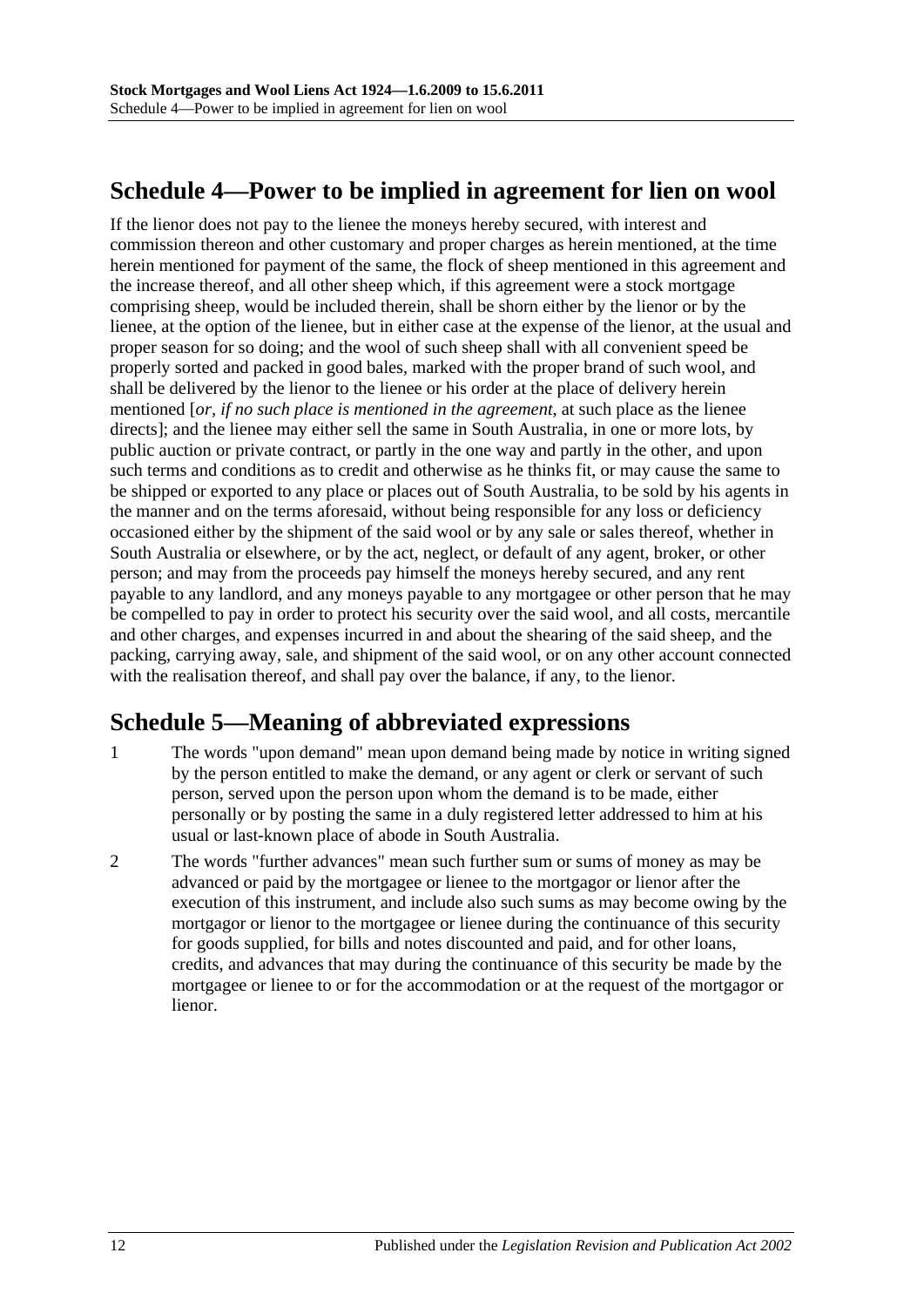- 3 The words "will, upon demand, pay the balance due upon the account-current between them" mean that the mortgagor or lienor will, on demand, pay to the mortgagee or lienee the balance on the account-current of the mortgagor or lienor with the mortgagee or lienee for the time being owing for and on account of the moneys advanced on the execution hereof, or intended to be hereby secured, and for further advances as defined by the *[Stock Mortgages and Wool Liens Act](http://www.legislation.sa.gov.au/index.aspx?action=legref&type=act&legtitle=Stock%20Mortgages%20and%20Wool%20Liens%20Act%201924) 1924*, and for interest, commission, and other lawful charges from the day of such demand being made till the actual payment thereof, at the rate mentioned in this instrument without any deduction; and it is hereby declared and agreed that the said account-current shall be made up with half-yearly rests on the half-yearly days mentioned for that purpose in this instrument, in each year [*or if no such days are mentioned in the instrument, then* on the 31st day of March and the 30th day of September in each year], until the final balance of account is fully paid; and that this instrument shall be a continuing security for all moneys for the time being owing by the mortgagor or lienor, notwithstanding that the current account between them may have at any time theretofore been in credit by payments, settlement of account, or otherwise; and also that upon every such half-yearly day interest shall be considered as converted into principal, and the balance shall be chargeable with interest as aforesaid as upon further advances, and also that in making up such account interest at the rate specified in this instrument shall be calculated on the daily debtor balances; and also that, upon any such demand as aforesaid, all bills of exchange or promissory notes given by the mortgagor or lienor to the mortgagee or lienee and then current may, at the option of the mortgagee or lienee, and shall in case of entry into possession or sale by the mortgagee or lienee, be considered as matured or become due, subject to a rebate of interest upon the amount thereof for the time during which the same have to run, to be calculated at the rate at which interest is payable under this instrument, and that the amount of such bills or promissory notes, subject to such rebate, may be charged to the mortgagor or lienor in such account at the time of making such demand.
- 4 The words "will brand, earmark, and mark" mean that the party liable to brand, earmark, and mark will keep all the stock subject to this security at all times while this instrument remains in force distinctly branded, earmarked, and marked with the brands, earmarks, and marks specified in this instrument, failing which it shall be lawful for, but not imperative on, the other party hereto to enter upon any lands or premises where any stock subject to this security are, and to take possession of the same, and brand, earmark, and mark the same with the brands, earmarks, and marks specified in this instrument, with the right to use all branding, earmarking, marking, and other implements and plant requisite therefor, and all costs, charges, and expenses occasioned to him by so doing, shall be recoverable from the party liable to brand, earmark, and mark as if the same had been advanced by way of loan as a further advance on the security of this instrument.
- 5 The words "stock subject to this security" mean and include not only the stock described or referred to in this instrument or in any inventories or Schedules hereto, but also all stock which are by the provisions of the *[Stock Mortgages and Wool Liens](http://www.legislation.sa.gov.au/index.aspx?action=legref&type=act&legtitle=Stock%20Mortgages%20and%20Wool%20Liens%20Act%201924)  Act [1924](http://www.legislation.sa.gov.au/index.aspx?action=legref&type=act&legtitle=Stock%20Mortgages%20and%20Wool%20Liens%20Act%201924)*, or otherwise deemed to be comprised and included in this instrument.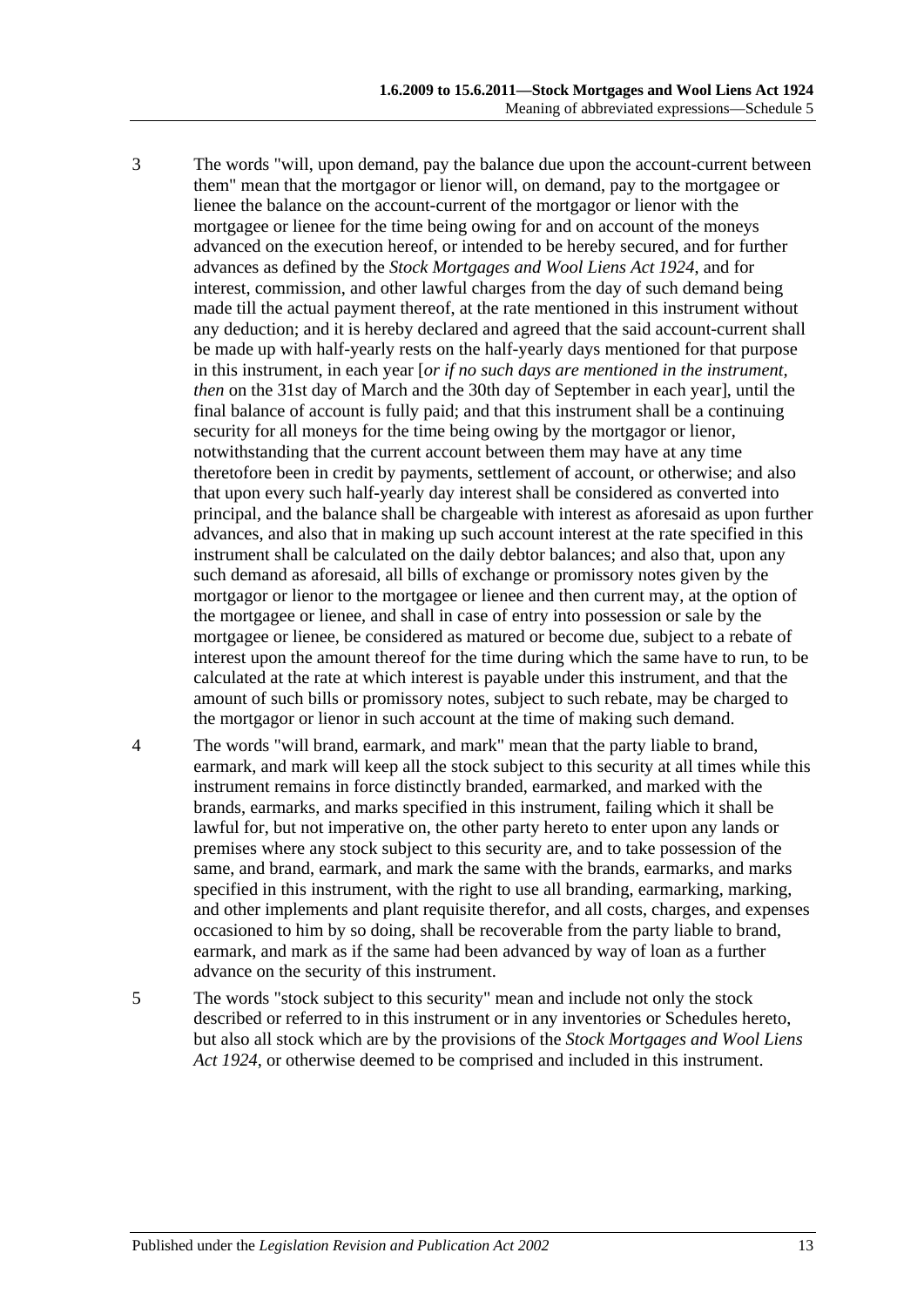# <span id="page-13-0"></span>**Legislative history**

#### **Notes**

- Amendments of this version that are uncommenced are not incorporated into the text.
- Please note—References in the legislation to other legislation or instruments or to titles of bodies or offices are not automatically updated as part of the program for the revision and publication of legislation and therefore may be obsolete.
- Earlier versions of this Act (historical versions) are listed at the end of the legislative history.
- For further information relating to the Act and subordinate legislation made under the Act see the Index of South Australian Statutes or www.legislation.sa.gov.au.

### **Legislation repealed by principal Act**

The *Stock Mortgages and Wool Liens Act 1924* repealed the following:

*An Act to give a preferable lien on wool, from season to season, make mortgages of sheep, cattle, and horses valid, without delivery to the mortgagee (No. 4 of 1855)*

### **Legislation amended by principal Act**

The *Stock Mortgages and Wool Liens Act 1924* amended the following:

*Bills of Sale Act 1886*

### **Principal Act and amendments**

New entries appear in bold.

| Year    | N <sub>o</sub> | Title                                                                                              | Assent     | Commencement                                              |
|---------|----------------|----------------------------------------------------------------------------------------------------|------------|-----------------------------------------------------------|
| 1924    | 1649           | <b>Stock Mortgages and Wool Liens</b><br>Act 1924                                                  | 24.12.1924 | $1.1.1925$ : s 3                                          |
| 1935    | 2246           | <b>Statute Law Revision Act 1935</b>                                                               | 19.12.1935 | 19.12.1935                                                |
| 1975 32 |                | <b>Statutes Amendment (Miscellaneous</b><br>Metric Conversions) Act 1975 as<br>amended by 118/1975 | 3.4.1975   | 15.1.1976 (Gazette 15.1.1976 p174)                        |
| 1975    | -118           | <i>Statute Law Revision Act (No. 2) 1975 4.12.1975</i>                                             |            | 4.12.1975                                                 |
| 1983    | 115            | Stock Mortgages and Wool Liens Act 22.12.1983<br>Amendment Act 1983                                |            | 10.5.1984 (Gazette 5.4.1984 p841)                         |
| 2003    | 44             | <i>Statute Law Revision Act 2003</i>                                                               | 23.10.2003 | Sch 1-24.11.2003 (Gazette 13.11.2003)<br><i>p4048</i> )   |
| 2008 12 |                | <b>Statutes Amendment (Real Property) 8.5.2008</b><br>Act 2008                                     |            | Pt 5 (s 72)-1.6.2009 (Gazette 28.5.2009<br><i>p1843</i> ) |
| 2011    | -11            | <b>Statutes Amendment (Personal</b><br><b>Property Securities</b> ) Act 2011                       | 14.4.2011  | Pt 24 (ss $56-64$ )—uncommenced                           |